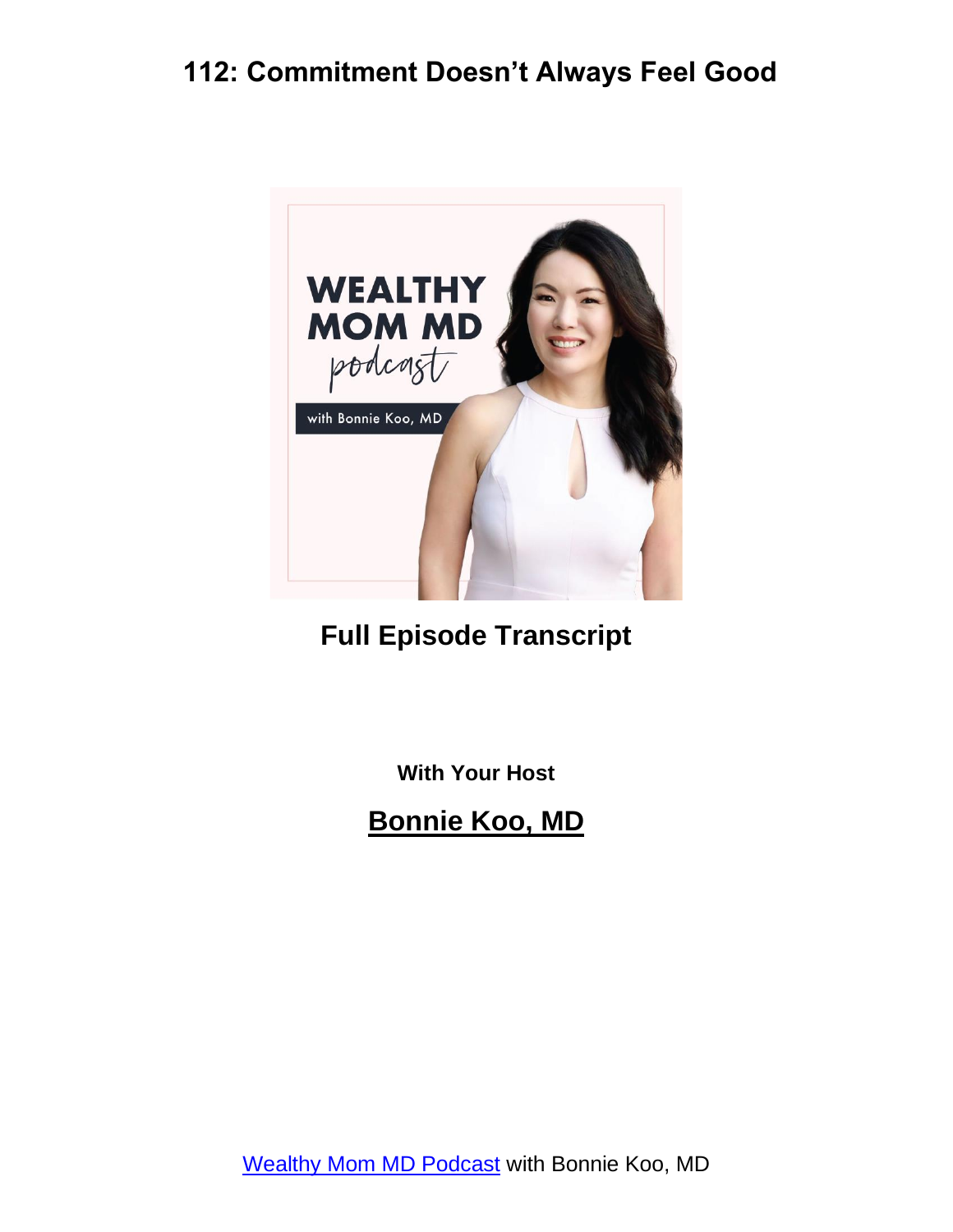Welcome to *The Wealthy Mom MD Podcast*, a podcast for women physicians who want to learn how to live a wealthy life. In this podcast you will learn how to make money work for you, how you can have more of it, and learn the tools to empower you to live a life on purpose. Get ready to up-level your money and your life. I'm your host, Dr. Bonnie Koo.

Hey, welcome to another episode. So today I want to talk about being committed and commitment, and explain what it means and how it feels because it might not feel the way you think it should feel.

But before I go into that, I want to let you know that I am having a retreat, and it's going to be in Hawaii. And I would love for you to be there. And so if you want to learn all the details, go to wealthymommd.com/retreat. Obviously, you could also just go to my website, there will be a link to learn more about it.

It's going to be three amazing days in Hawaii at the Four Seasons, not your average retreat. So I'm super excited, I hope you'll join me. And if you would like to make sure it's the right decision for you, you can also schedule some time with me to chat more about it. And that link is on the retreat page.

So I am super excited. It is already starting to fill up because I gave early bird access to my current clients who are inside Money For Women Physicians or my private one on one clients. And so most of you listening are probably not my paid clients and so this is probably the first thing you're hearing about it, or the first time rather.

Okay, so let's talk about the topic of today's episode. Now, I have been thinking a lot about what it actually means to be committed and how it feels in my body. And I have been talking periodically about my weight loss goal. And just to remind you about early April I decided to lose 15 pounds by my birthday, which was in about a month.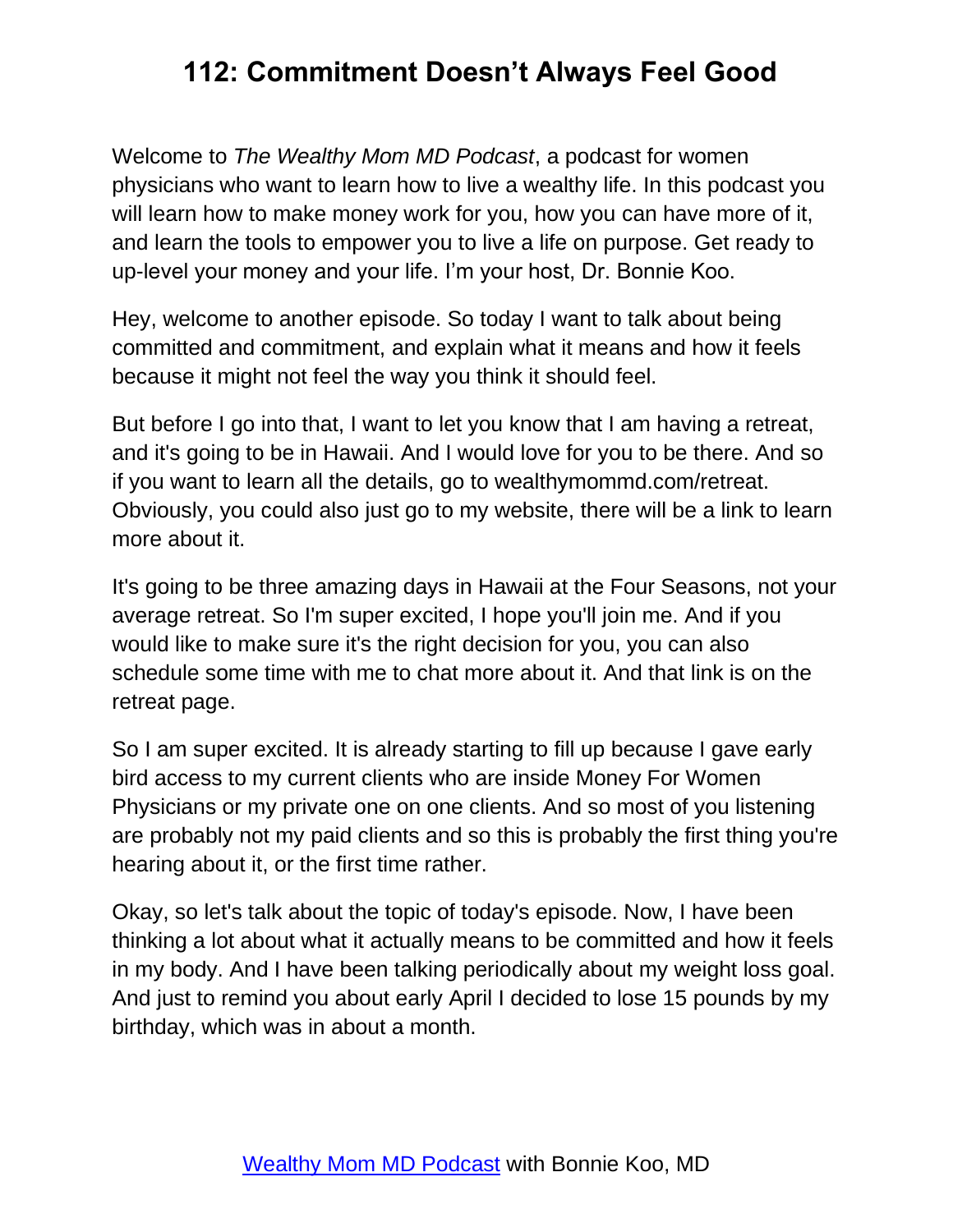And it was not so much about hitting that 15 pound mark, I know all of us are so goal oriented. If I really think about it it's more of a process goal, which is different than an outcome goal.

Now, of course, I have the outcome goal of losing around 15 pounds. But really what I want to learn for the rest of my life is develop the habits of someone who is not 15 pounds heavier or more. And the main skill I've been learning and trying out is to stop overeating and to desire eating the whole thing less.

And this doesn't mean I can't enjoy food. This doesn't mean that I have to cut out certain foods because, you know, when I was growing up and I did lots of diets, I would like count calories, I would stop eating pizza and bread and things I liked, or I would have to have them only in a cheat day. And thank God, it doesn't have to be this way.

So if you're listening to this, and you're like, "What? You can eat what you want?" Yes, I have not counted a single freaking calorie and I've lost weight. I'm actually close to about 10 pounds less now. But that is my segue into today's topic.

So when I decided to embark on this process goal, this outcome goal, I had to commit to doing this. I had to decide to commit. And this is something I see a lot of my clients struggling with because they don't want to commit unless they know for sure it's going to happen. And I want to say that being committed doesn't necessarily feel good.

I think of being committed as trying and doing being committed until you get the outcome that you want, which means you're not always going to do it right. There's going to be mistakes and setbacks. Maybe lots of mistakes and setbacks. And in terms of the eating that's going to look like overeating, that's going to look like not doing what I said I was going to do, things like that. Those are the type of setbacks I'm talking about.

But for money, because I don't coach on weight loss inside my money program obviously, the mistakes and setbacks generally look like losing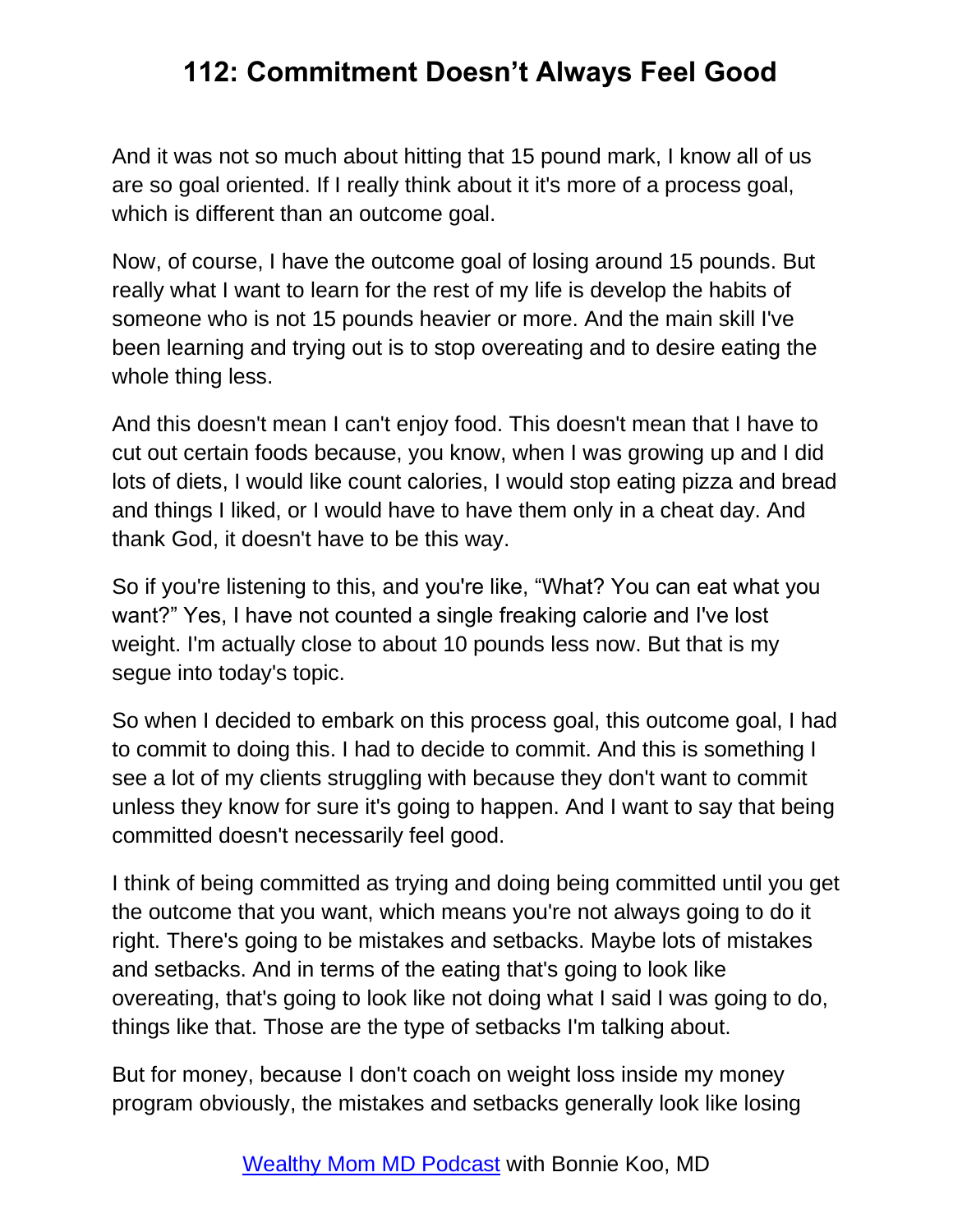money. And so I see so many of my clients afraid to do things because they're not committed to the outcome. And I don't mean this as a bad thing, but they're more committed to their immediate comfort of not losing money or not making that decision.

Now what I mean by that is you have to be committed to the outcome more than your immediate pleasure or relief, right? So one thing that's really helped me is, so every Friday is pizza night in the Koo-Wolf household, and I used to have so much anxiety about this like, "Am I just going to eat one piece? Am I just going to eat two pieces? Or is it going to be a three slice night.?"

I think some of you or many of you have been there, you know exactly what I mean. And I had to really learn to stop eating when I was no longer hungry. And I've talked about this before, it's the difference between being satiated versus physically full, or even physically overfull. Like what does that feel like in my body?

And it makes sense eating fast doesn't help you with that because when you eat fast sometimes the feeling of being full is delayed, right? So that's why it's important to eat slowly. I'm a super-fast eater, so I've had to learn how to eat slowly. Which to my great surprise and delight actually means I can enjoy the food more because I'm savoring the taste and all that a lot more than when I'm stuffing my face super-fast.

I don't even know why I eat so fast, I think I always did. And I think a lot of you probably eat fast because we get so little time during our clinical day, right? Like you are lucky if you have 10 minutes to eat. So we're kind of used to just eating mindlessly and getting it inside our mouth as soon as possible.

So back to the pizza thing, so when I have the pizza in front of me, and I love pizza, like who doesn't? And I get to the point where I'm no longer hungry, which basically is one slice if I'm perfectly honest. Well, one slice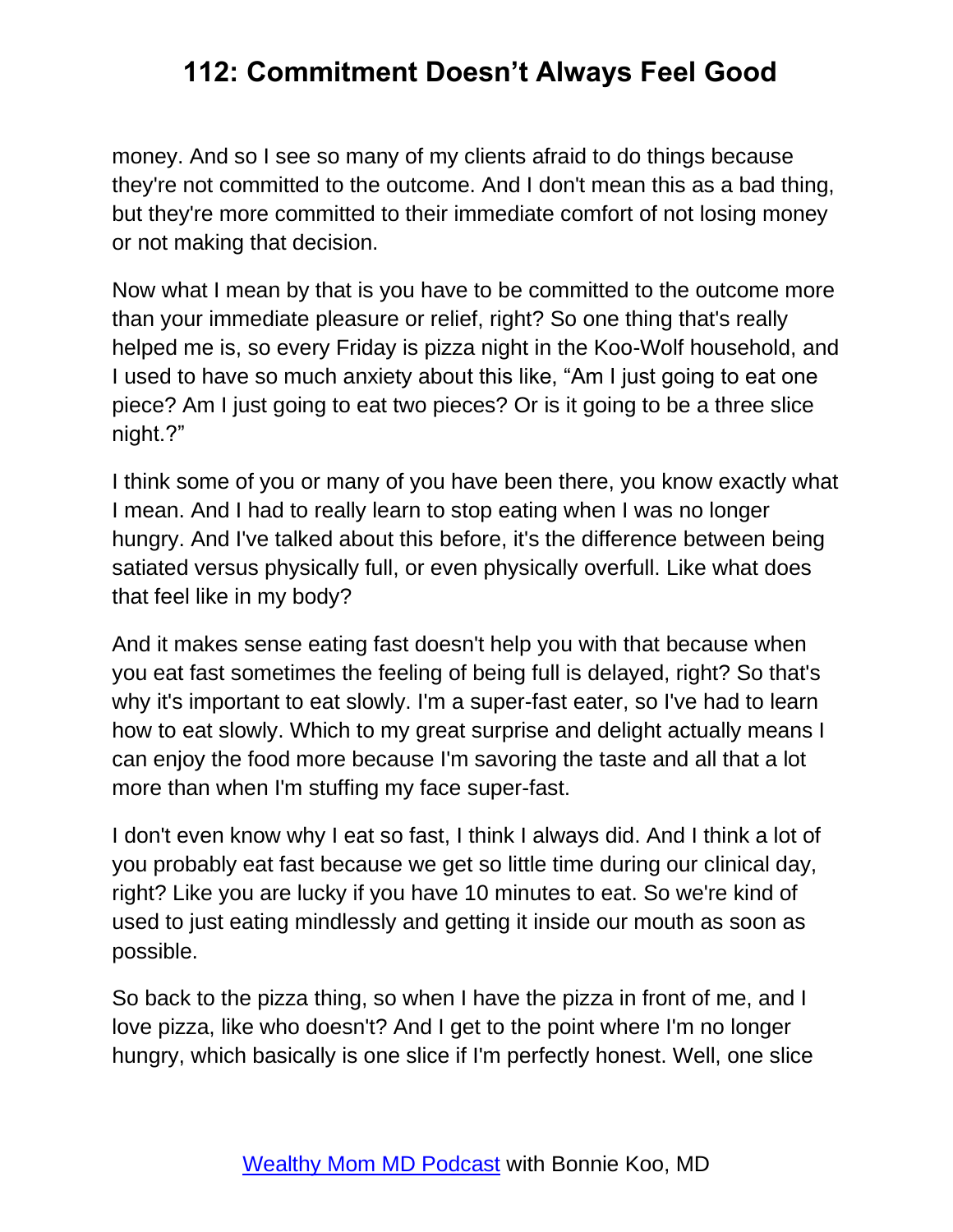after I've had some chicken wings. And then I'm faced with the decision to eat more, because of course I want to eat more, like of course.

And so in that moment I've had to remind myself of my commitment that I made, and generating the desire to be way more committed to the outcome than my immediate gratification of eating that second or third slice. I had to basically be in love, be in so much love to the outcome, to the goal that I want. I also explain it to my clients as the difference between short term pleasure versus long term pleasure. And that doesn't mean you're going to be deprived in the moment.

Now, I think I've talked about being deprived in the past, but being deprived means that you think you're going to have a less good time or you're not going to feel as good if you don't do something. And that is a thought and a feeling, meaning it's not true. It doesn't have to be true.

And so now I want to move on to feeling committed doesn't always feel good, because I kind of said at the stage, but it doesn't always feel good because in the moment you and your brain might be screaming to have that second slice. Like, "I'll just have a few more bites. It's okay." I'm just laughing because I know this is what I do, but I'm guessing maybe some of you do this too and maybe you're laughing too with me. I'm laughing with you, not at you. And I'm laughing at myself.

And so part of being committed is to be okay with not giving in to that desire. Being okay with thinking, "I really want that second slice, I really want to taste that melted cheese, that bread, that sauce in my mouth." Now, a little side note, so many of my clients, including me, when we have the thought, "I don't want to do that," we just listen to it.

And so I remember having a client once tell me, "But I'm not really interested in investing," which is kind of similar to I don't really want to do it. And I just said, what if that's not required? Because it's not.

And so the flip side is true for when you do want something, it doesn't mean you actually have to do it. And we all have several examples during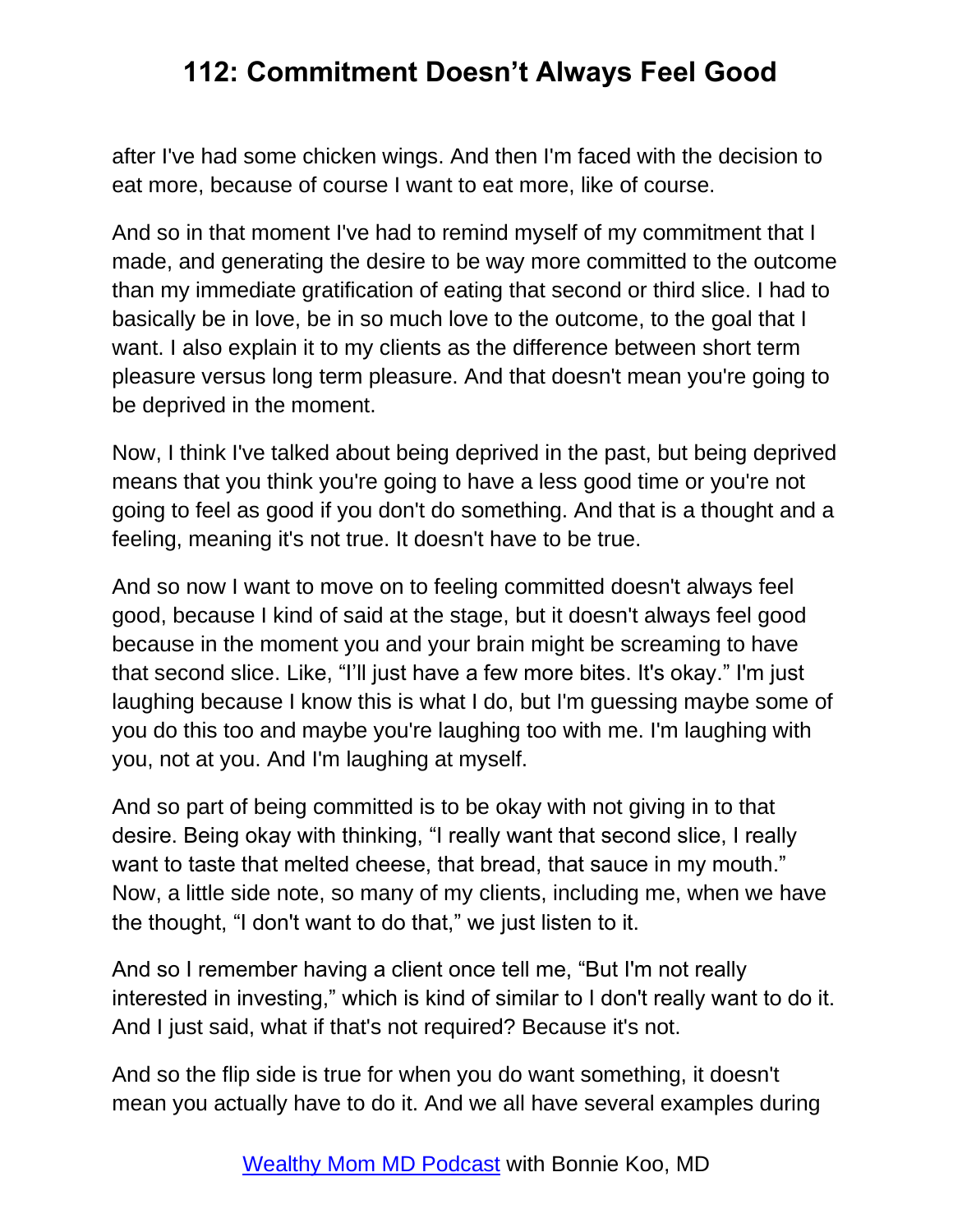the day, our life where we wanted to do something or want something, but we didn't do it, right? We have the ability to not give in to what we want all the time, that's self-control.

Like for example, here's like a kind of a benign example, but I'm sure during the day some of you are like, "Oh, I'd really like a Starbucks coffee," cappuccino, whatever, caramel macchiato. But you don't necessarily go to Starbucks and do it. So that's just like a simple example where the consequences are like whatever, you know?

But let's sort of up the stakes a bit, right? So on my pizza example you want to eat that second or third slice. Just because you want to do it doesn't mean you have to do it. And for those of you in committed relationships where a part of the agreement is to not date other people, you may be attracted to somebody else. You may want to do things with that person. But that doesn't mean you do it, okay?

Now, here's the other side of commitment that I want talk about. Now, one of the first things I said was that part of the reason why we hesitate to commit is because we don't want to fail, even though part of being committed is to take action until you get that outcome. Which makes sense that that's what's actually required to succeed. But many of us want like a guarantee that we're going to succeed.

And I'm just going to tell you, nothing is guaranteed. No one can guarantee things. But what you can guarantee to yourself is that you will never stop trying. And I really blame the school system for this because school, I think, is not useful for the most part, it doesn't teach you how to be good at life. It basically has taught us and ingrained in us that failure should be avoided at all costs because failing is bad. Even though in real life, part of life is to fail.

Can you imagine, this is mainly for those of you who didn't marry the first person that you met. But for those of you, most of you, including me, where we had relationship fails, maybe multiple? Can you imagine if we gave up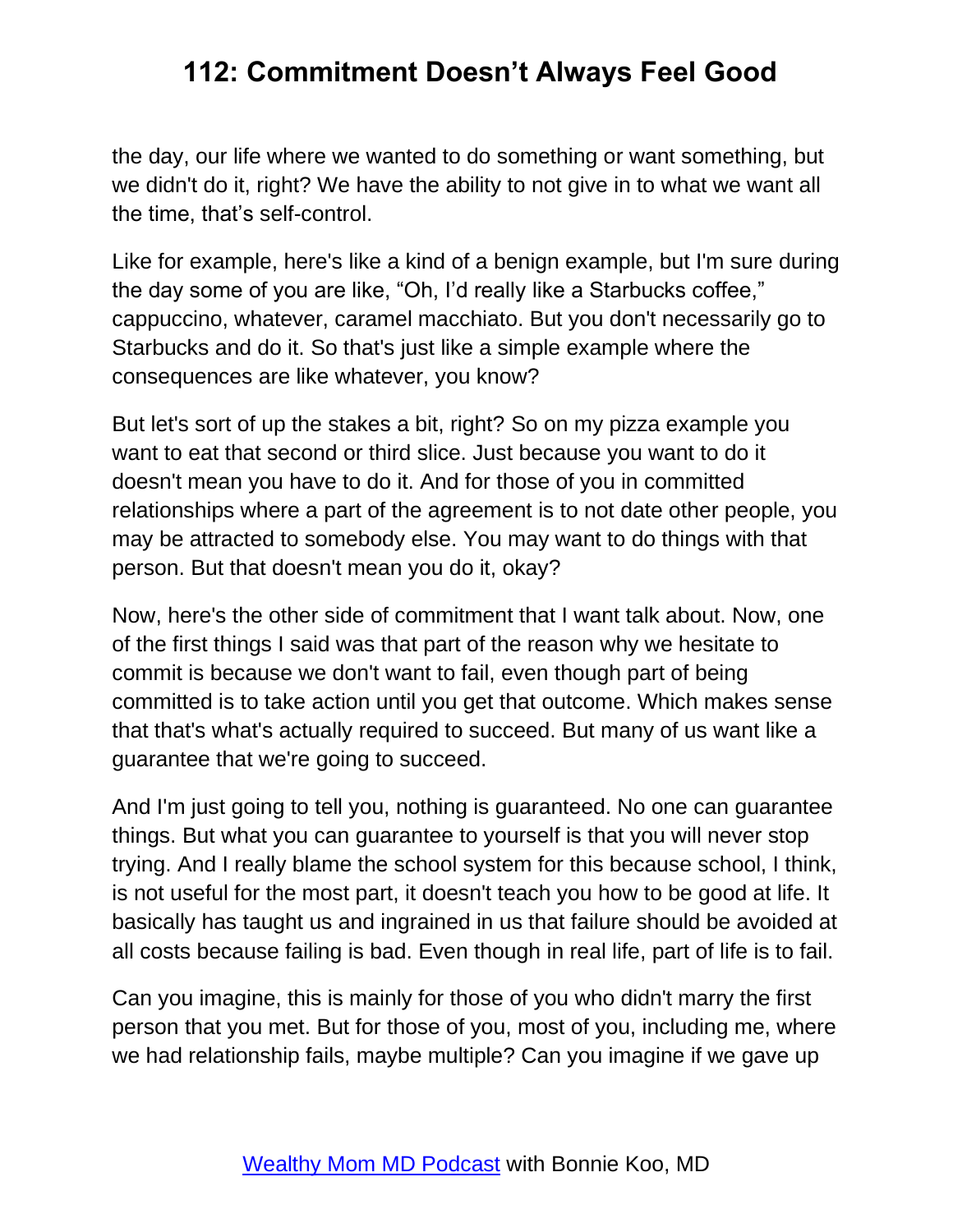after the first relationship that didn't give up? I mean, we would all be alone, right?

But I, myself, committed myself to meeting someone. And that didn't mean that it always felt good. I mean, it was heartbreaking, devastating on the relationships that didn't work out where I really wanted it to. And it would be really easy for me be like, "That's it. I'm going to be single for the rest of my life." And I definitely had those thoughts in the past, but I never gave up.

What would it be like for you if you never gave up? Whether it's yourself, whether it's an outcome, whether it's a dream? There are no guarantees, but I'll tell you when you commit to something and stay committed, you make the chances of succeeding way more possible. I can't quantify it, but I don't know, 1 million times more likely.

Because here's a deal, when you don't commit, you don't take action. And then guess what? You basically guarantee the failure. But we think it's safer to kind of stay that way. We think it's safer to not expose ourselves to failure.

So I want to leave you guys with this, what have you been hesitant or afraid to commit to? We all have some of those. Why are you afraid to commit to it? What would it be like for you to commit, knowing that you can guarantee how you show up?

That's really all we can guarantee. And what I mean by that is you're not always going to show up perfectly. You're going to have setbacks, you're going to have fails. What if you could guarantee that you would be kind to yourself and love yourself when you do? Because it's not an if, it's a when.

All right, that's what I want to talk to you about commitment. And the last thing I want to say is, it was only recently that I committed to my business. And some of you might be surprised by that, but I kind of always had the back door sort of opened for me to quit and do something else. Probably work as a dermatologist, which really isn't a bad plan B at all right?